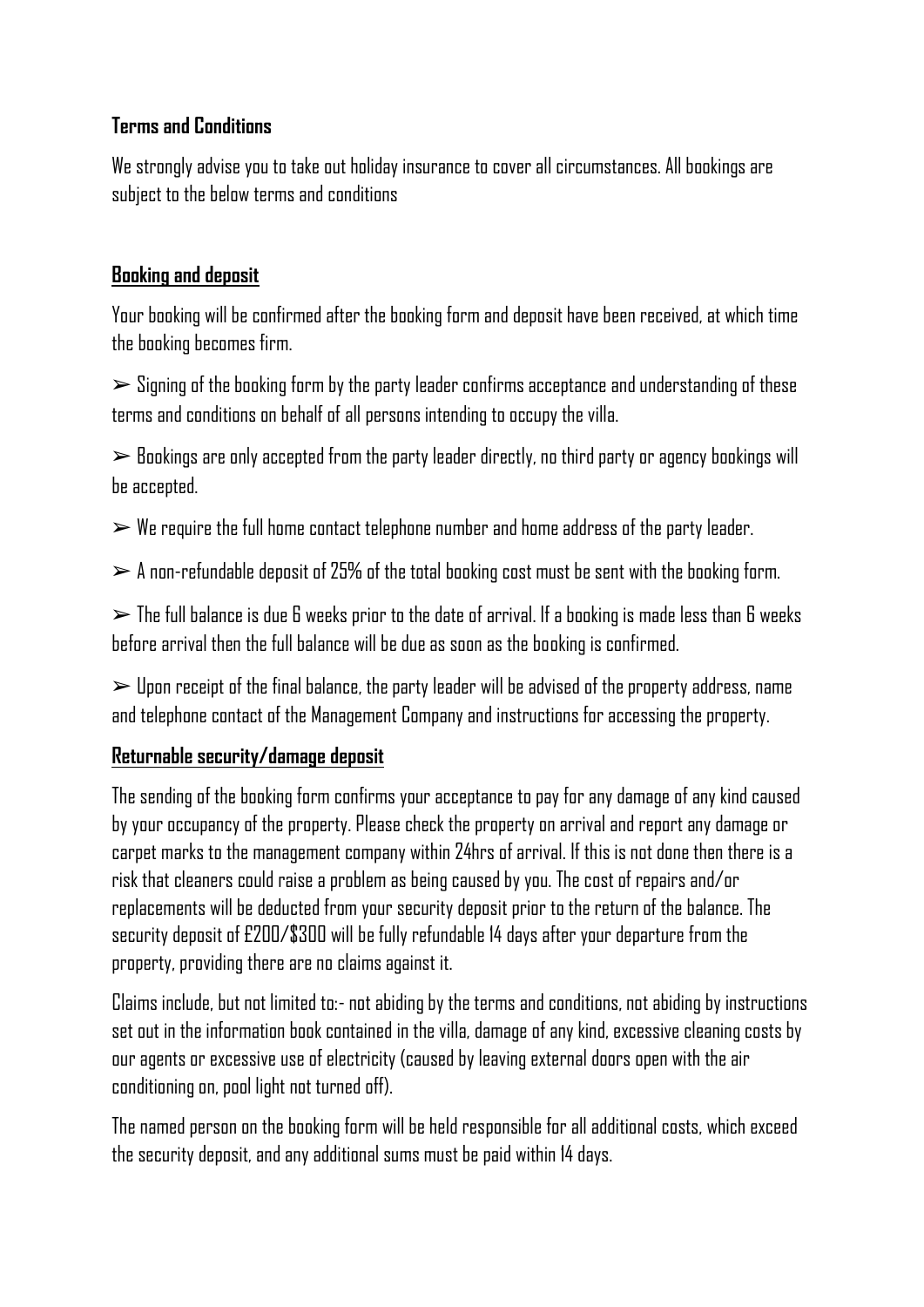All breakage or other loss incurred during the rental period must be reported to the management company within 24 hours of such breakage or loss.

The deposit will be returned to the party leader within 14 days of vacating the villa, subject to satisfactory inspection by the managing agency.

The villa front door key must be left in the security box on departure. Loss of the front door key will result in a loss of £50 from your security deposit. If you lock yourself out, you are to phone the management company who will allow you re-entry.

#### **Cancellations**

Any cancellations must be made in writing and will be subject to the following charges:

o More than 6 weeks before departure : Loss of deposit only

o Less than 6 weeks before departure : Loss of 100% of total cost

We reserve the right to cancel the holiday and return any money paid

### **Cancellations due to Covid-19**

In the event that you need to cancel due to the country you are departing from, or restrictions imposed on travel to Florida by the US government, the following terms will apply:

o Deposit remains non refundable, but will be held for a future stay

If you have paid in full, we will refund costs for security deposit and cleaning fee. The remaining charges will be non refundable.

We are happy to supply a cancellation letter to your insurance provider.

#### **Liability During your stay**

The owners or owners' agents accept no responsibility for any death, personal injury, accidents, loss or damage to persons or personal possessions however caused. We would strongly advise that appropriate travel and cancellation insurance is taken out for all members of the party travelling.

Force Majeure - The owners or owner's agent cannot accept, be responsible for or be liable in respect of loss, damage or changes caused by force majeure (e.g. strikes, floods, closure of airports, weather conditions or other events beyond our control).

In the unlikely event of a complaint during your stay, please contact the Management Company. No liability is accepted by us for loss of main services or failure of appliances, or for the consequences of the actions or omissions of persons who may control supply of mains services, nor any actions taken in the vicinity of the property by any authority over which we have no control.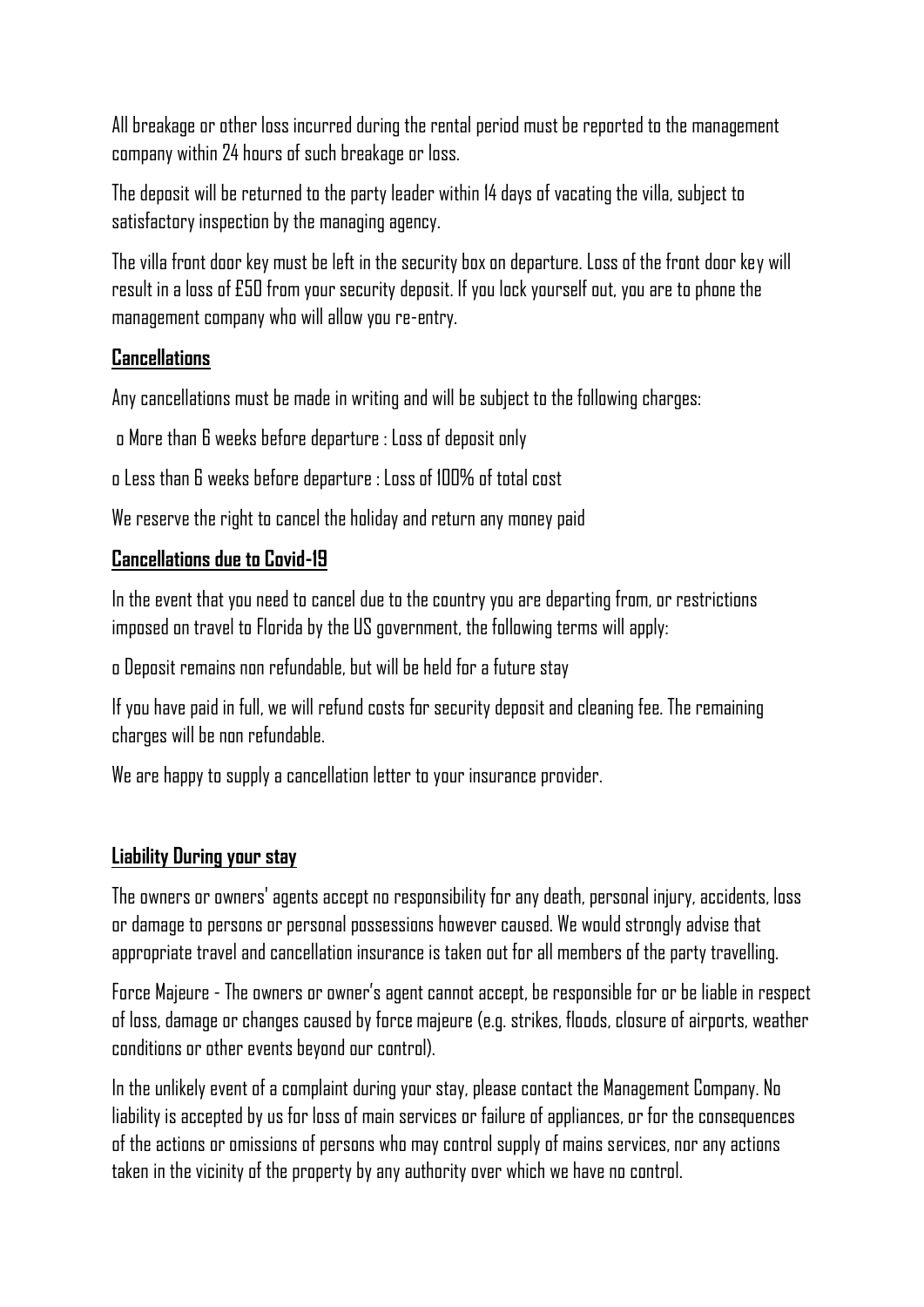### **Accommodation and safety**

The accommodation provided is only for the persons named by the party leader on the booking form. Subletting, sharing or assigning is prohibited. Persons under the age of 21 MUST be accompanied by an adult. The property must not be left insecure at any time while you are away from the property, including garage doors. No person is to be allowed access to the property without first identifying the credentials of the person and viewing identification documents. The property will be available after 4pm Florida time on the arrival date unless otherwise agreed. The property must be vacated by 11am Florida time on the date of departure.

# **Swimming pool**

Anyone using the swimming pool does so at their own risk. We cannot be held responsible for any loss or injury resulting from the use of the swimming pool. Children must not be allowed access to the swimming pool area without responsible adult supervision. Diving is strictly prohibited. Glassware and other breakable kitchen items are not permitted in the pool area. The pool heater is a mechanical device, as with any mechanical device it can be subject to electrical/mechanical failure.

In such circumstances every effort will be made to repair the heater. The swimming pool is cared for by trained personnel and it is vital that the correct chemical balance is maintained. To avoid upsetting this balance or causing damage to the filtration and heating systems, you must not introduce any chemical or soap product into the water. On rare occasions it may be necessary to apply extra chemicals to the pool to maintain safe and correct chemical levels. Should this occur during your stay it will be necessary for you to be out of the pool for a period of 12-24 hours for safety reasons. Owners/Management company cannot be held responsible for pool temperatures, especially during cold spells.

Please do not try to alter any of the pool controls, as they are locked and pre-set and only adjustable by the Management Company.

The pool area has a child safety screen which can be removed or partly opened if you have small children. Do not allow children to play unsupervised in the pool.

# **BBQ**

BBQ is supplied within the lanai area, with free gas.

Please advise the management company if the gas runs out and they will replace this free of charge

BBQ cleaning is not included in the end of stay cleaning charge. Therefore, the BBQ must be left cleaned at the end of your stay. Failure to leave the BBQ clean which results in the management company cleaning the BBQ will result in £50/\$75 being taken from the security deposit.